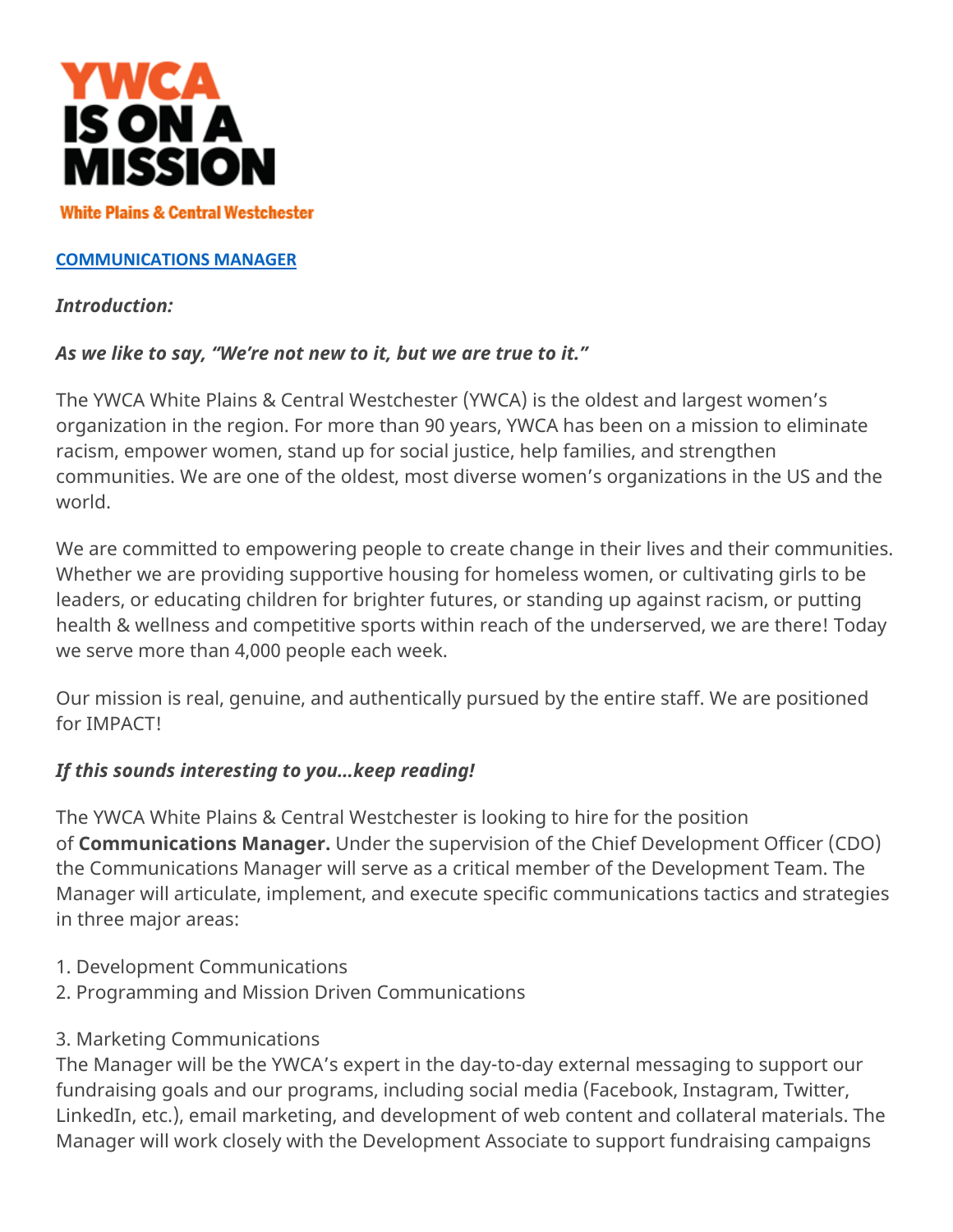and events. Additionally, the Manager will provide support and assistance to the Chief Operating Officer to enable completion of other communications objectives.

This is a hybrid position that will include working *both* on location at the North Street Activity Center in White Plains, NY and working remotely. This job cannot be worked completely remote.

#### **Key Responsibilities**

#### *Development Communications*

• Building our donor awareness by effectively communicating the impact of our work by developing and supporting the following platforms and activities:

o Targeted email, social media, press releases, web content, and collateral assets across our development plan, including:

- Fundraising events
- Fundraising campaigns
- Annual reports
- Monthly newsletter
- Donor stewardship

### *Programming and Mission Driven Communications*

We do this through external communications (to YWCA members and to external constituencies) and internal communications (to staff). The position will support both missionrelated communications and programs and services through email, social media, web content and collateral assets across our annual calendar, including:

- Program registration announcements and program updates
- Signature Mission-Driven programming such as Stand Against Racism, Women's History Month, Black History Month, etc.
- Breaking news

### *Marketing*

Supporting various programs and services through the crafting of compelling storytelling and information via electronic, print, and multimedia collaterals including:

- · Brochures
- · Flyers
- · Newsletters
- · Media Kits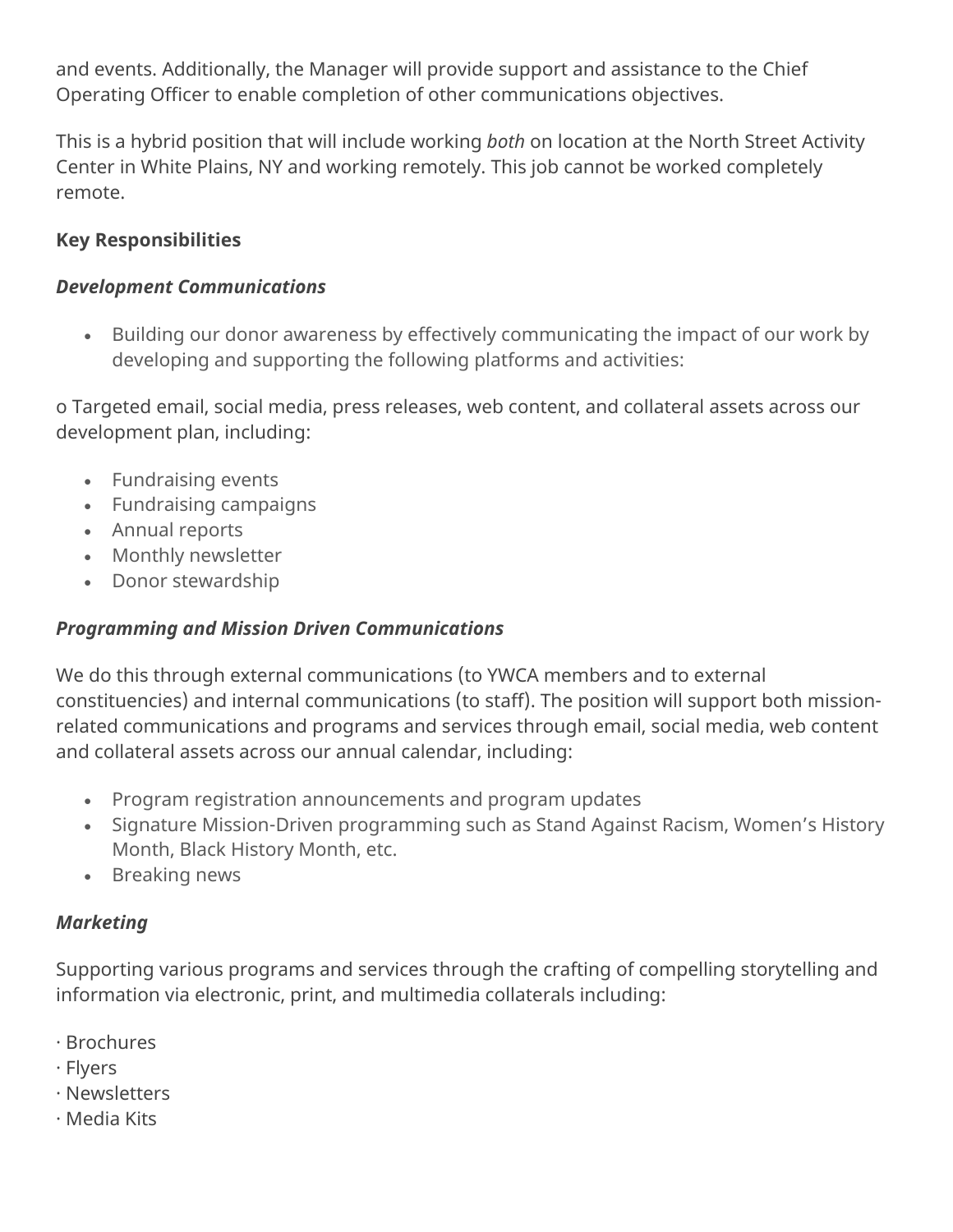Other Responsibilities as assigned by the Chief Development Officer.

# **Qualifications**

### **Work Experience:**

• A minimum of three years of relevant communications experience; nonprofit experience is a plus.

## **Knowledge/Skills/Abilities:**

- Professional experience managing Facebook, Instagram, Twitter, and LinkedIn social media platforms; proficiency with Hootsuite is highly preferred.
- Working knowledge of ConstantContact or a similar email platform is preferred
- Donor database experience using DonorPerfect, or a similar donor database is not required but is a plus.
- Intermediate level of proficiency in Excel, PowerPoint, and other Microsoft suite products.
- Intermediate or higher-level proficiency with Canva or other design software.
- Basic familiarity with WordPress.
- Working with external website, graphic design, and other contractors as needed.
- Familiarity with the White Plains and/or Central Westchester community is a plus.
- Able to maintain professional demeanor under stress.

### **Physical Demands:**

• The physical demands of this role are representative of those that must be met by an employee to successfully perform the essential responsibilities and functions of the job. Reasonable accommodation may be made to enable individuals who substantiate an inability to perform the essential responsibilities and functions of the job.

### **Environmental Demands:**

- The environmental demands described here are representative of those that must be met by an employee to successfully perform the essential responsibilities and functions of the job and are not meant to be all inclusive:
- Exposure to a variety of childhood and adult diseases and illnesses.
- Occasional exposure to a variety of weather conditions.
- Exposure to heated/air conditioned and ventilated facilities.
- Function in a workplace that is usually moderately noisy but that can be very noisy at times.

### *The Last Word…*

The YWCA White Plains & Central Westchester is a dynamic organization whose mission is to eliminate racism and empower women. Each week over 4,000 women, children and their